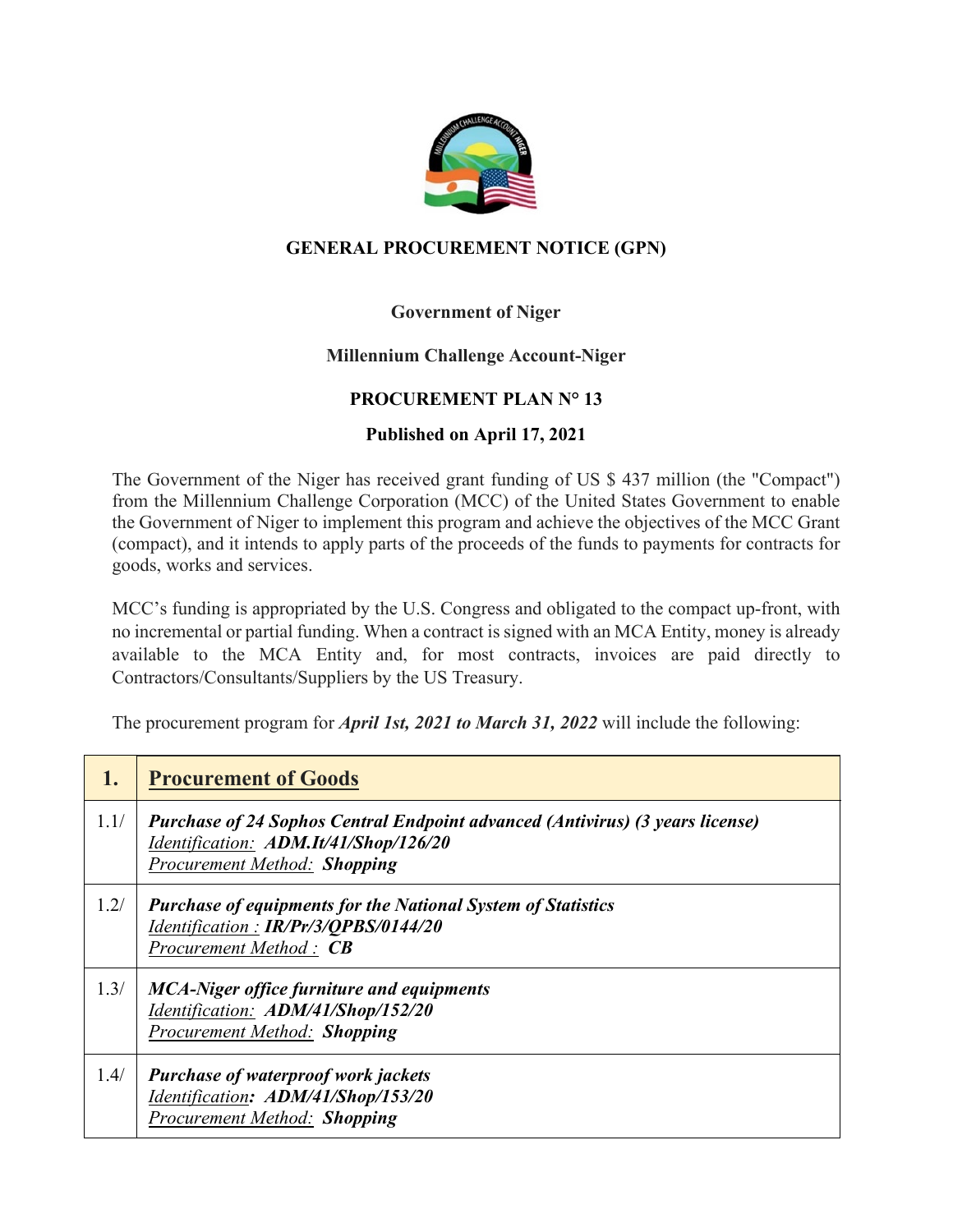| 1.5/  | <b>Purchase of Consumables for Plotter and Printer</b><br>Identification: 2CA/ADM&CR/Shop/162/20<br><b>Procurement Method: Shopping</b>                                                                                       |
|-------|-------------------------------------------------------------------------------------------------------------------------------------------------------------------------------------------------------------------------------|
| 1.6/  | <b>Purchase Professional Camera</b><br>Identification: ADM/41/Shop/170/20<br><b>Procurement Method: Shopping</b>                                                                                                              |
| 1.7/  | Acquisition of electronic devices and accessories for the BNE; DGEF (entity agreement)<br>and Konni Departmental Environment Directorate (PGES)<br>Identification: IR/IPD/3/RFQ/163/21<br><b>Procurement Method: Shopping</b> |
| 1.8/  | Acquisition of office furniture for the BNE; DGEF (entity agreement)<br>Identification: IR/IPD/3/RFQ/185/21<br><b>Procurement Method: Shopping</b>                                                                            |
| 1.9/  | Purchase of Software for the BNE; DGEF (entity agreement) and Konni Departmental<br><b>Environment Directorate (PGES)</b><br>Identification: IR/IPD/3/RFQ/186/21<br><b>Procurement Method: Shopping</b>                       |
| 1.10/ | Six (6) Laptops for regional financial assistants<br>Identification: CRC/2CA/RFQ/189/21<br><b>Procurement Method: Shopping</b>                                                                                                |
| 1.11/ | <b>Two (2) Laptops for the Management Services and Market</b><br>Identification: IR/MSM/3/RFQ/210/21<br><b>Procurement Method: Shopping</b>                                                                                   |
| 1.12/ | Purchase of four (4) cross-country motorcycles with protective helmets<br>Identification: IR/MSM/1&3/RFO/193/21<br><b>Procurement Method: Shopping</b>                                                                        |
| 1.13/ | <b>Purchase of thirty (30) GPS for Land</b><br>Identification: ADM/41/RFQ/206/21<br>Procurement Method: Shopping                                                                                                              |
| 1.14/ | <b>Purchase of 35 tires for MCA-Niger vehicles</b><br>Identification: ADM/41/RFQ/208/21<br><b>Procurement Method: Shopping</b>                                                                                                |
| 1.15/ | Purchase of computer equipment for the Cofocom CRA and the Conciliation Commission<br>Identification: IR/Msm/1/Shop/209/21<br><b>Procurement Method: Shopping</b>                                                             |
| 2/    | <b>Procurement of Services (to include Consultant Services)</b>                                                                                                                                                               |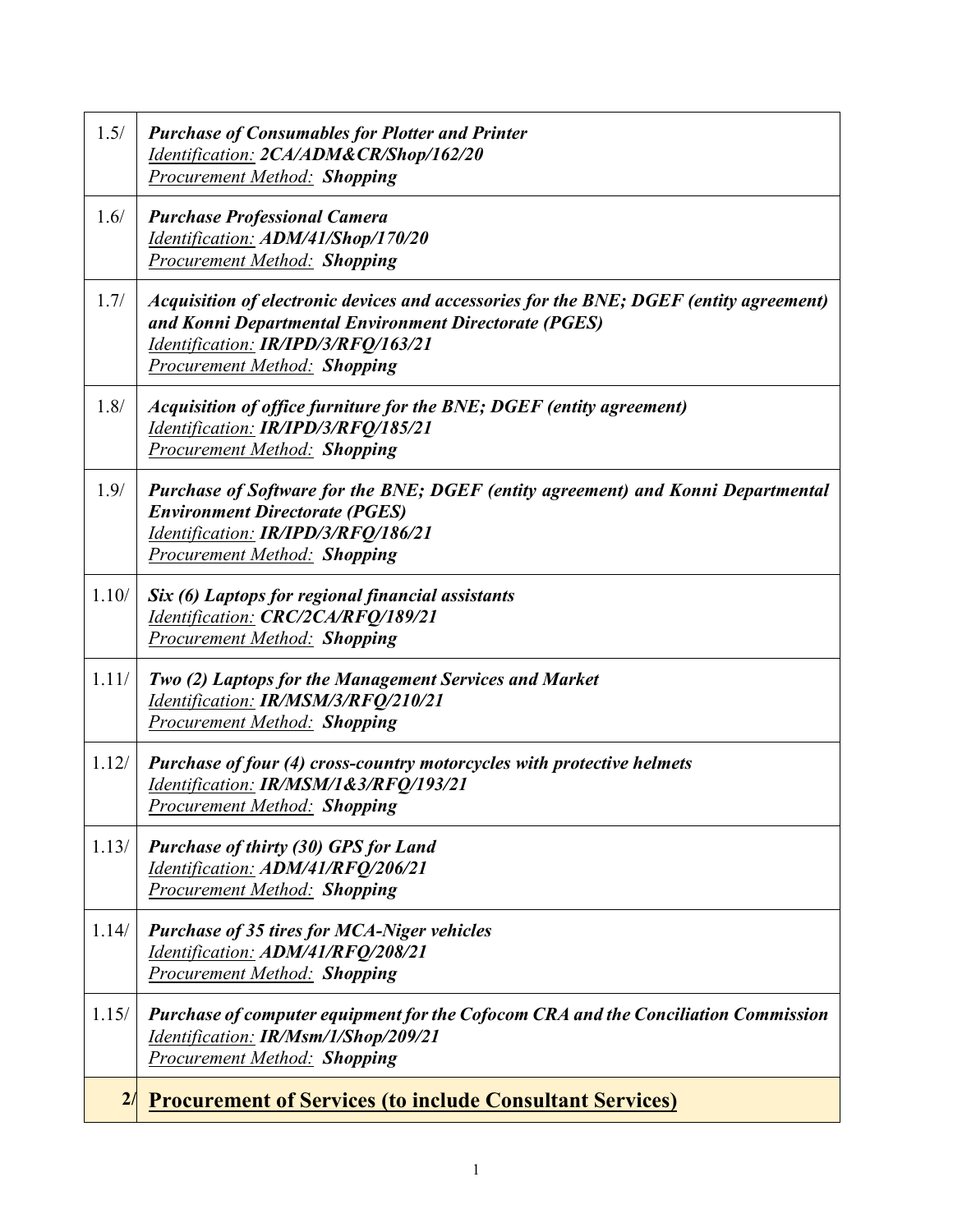|        | $2.1/$ Firms                                                                                                                                                                                                          |
|--------|-----------------------------------------------------------------------------------------------------------------------------------------------------------------------------------------------------------------------|
| 2.1.1/ | Mid-term review of MCA-Niger<br>Identification: ME/31/QCBS/195/21<br>Procurement Method: <i>QCBS</i>                                                                                                                  |
| 2.1.2/ | Specific studies PAR (PAP satisfaction survey)<br>Identification: ME/31/QCBS/196/21<br>Procurement Method: QCBS                                                                                                       |
| 2.1.3/ | <b>Capacity Building in Monitoring &amp; Evaluation</b><br>Identification: ME/31/QCBS/198/21<br>Procurement Method: <i>QCBS</i>                                                                                       |
|        | <b>2.2/ Individual Consultants</b>                                                                                                                                                                                    |
| 2.2.1/ | Recruitment of a consultant for capacity building of Private Sector Partnership Fund<br>beneficiaries<br>Identification: CR/CRA/2/IC/105/19<br>Procurement Method: IC                                                 |
| 2.2.2/ | <b>Short term contract with a Procurement Expert</b><br>Identification: ADM/41/IC.SS/130/20<br>Procurement Method: SSS                                                                                                |
| 2.2.3/ | Recruitment of an Individual Consultant in Initial Training on QGIS and GPS for the<br>municipalities of the CRC area<br>Identification: IR/MSM/1/IC/138/20<br>Procurement Method: IC                                 |
| 2.2.4/ | Recruitment of a consultant for the monitoring of activities linked to the urban<br>development plan of the commune of Konni (PGES Konni)<br>Identification: IR/IPD/3/IC/179/20<br>Procurement Method: IC             |
| 2.2.5/ | Recruitment of an Individual consultant for updating the urban development plan for the<br>municipality of Konni (PGES Konni) including the workshop.<br>Identification: IR/IPD/3/IC/184/20<br>Procurement Method: IC |
| 2.2.6/ | Coordinator for PRAPS regional office Tillaberi<br>Identification: CR/PRAPS/5/IC/178/21<br>Procurement Method: IC                                                                                                     |
| 2.2.7/ | <b>M&amp;E Expert for PRAPS regional office Dosso</b><br>Identification: CR/PRAPS/5/IC/188/21<br>Procurement Method: IC                                                                                               |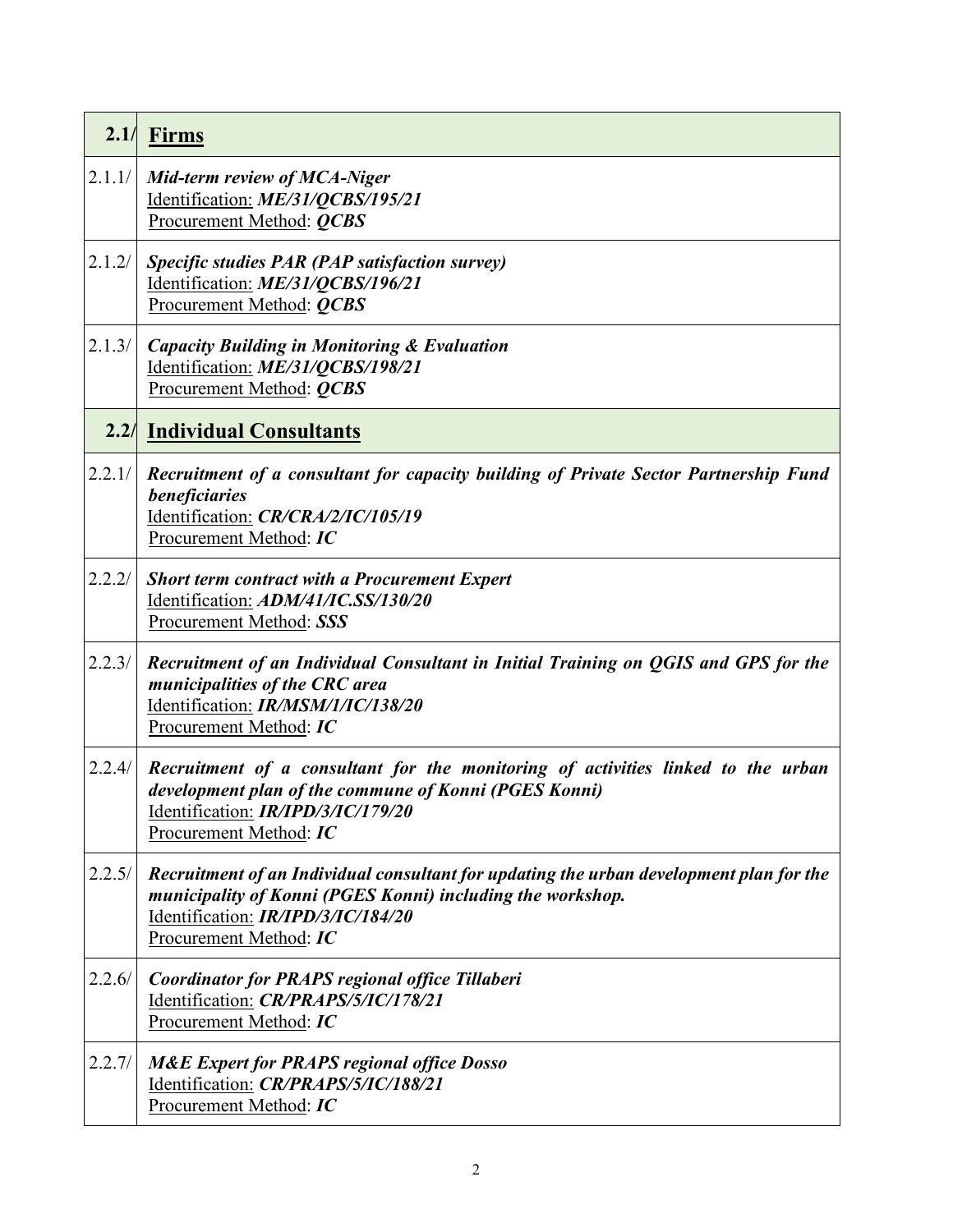| 2.2.8/  | Four (4) drivers for four (4) regional offices<br>Identification: CR/2CA/IC/190/21<br>Procurement Method: IC                                                                                              |
|---------|-----------------------------------------------------------------------------------------------------------------------------------------------------------------------------------------------------------|
| 2.2.9/  | <b>GIS Expert for regional office Maradi</b><br>Identification: CR/CRA/4/IC/192/21<br>Procurement Method: IC                                                                                              |
| 2.2.10/ | Recruitment of an individual consultant monitoring the literacy centers of the SK2 project<br>in Gaya<br>Identification: IR/MSM/3/IC/207/21<br>Procurement Method: IC                                     |
| 2.2.11/ | Recruitment of an individual FIDIC management Expert<br>Identification: IR/IPD/5/IC/194/21<br>Procurement Method: IC                                                                                      |
|         | $2.2.12/$ Legal FIDIC expert<br>Identification: ADM/41/IC/201/21<br>Procurement Method: IC                                                                                                                |
| 2.2.13/ | Recruitment of Consultant for Training in the mastery and filling of land tenure security<br>tools (New format)<br>Identification: IR/MSM/1/IC/204/21<br>Procurement Method: IC                           |
| 2.2.14/ | Recruitment of a consultant for training in planning, monitoring, evaluation, and budget<br>management<br>Identification: IR/MSM/1/IC/205/21<br>Procurement Method: IC                                    |
| 3/      | <b>Non-Consultant Services</b>                                                                                                                                                                            |
| 3.1/    | Recruitment of a provider responsible for the design of communication media for the CRA<br>and PRAPS regional offices<br>Identification: ADM/41/NCS/165/20<br><b>Procurement Method: Shopping</b>         |
| 3.2/    | Recruitment of an MCA-Niger electrical compliance diagnostic provider headquarters,<br>transit house and regional offices<br>Identification: ADM.Esp/41/NCS/182/20<br><b>Procurement Method: Shopping</b> |
| 3.3/    | Reproduction of new forms for formalizing land rights (form and register)<br>Identification: IR/MSM/1/NCS/203/21<br><b>Procurement Method: Shopping</b>                                                   |
| 4.1     | <b>Procurement of Works</b>                                                                                                                                                                               |